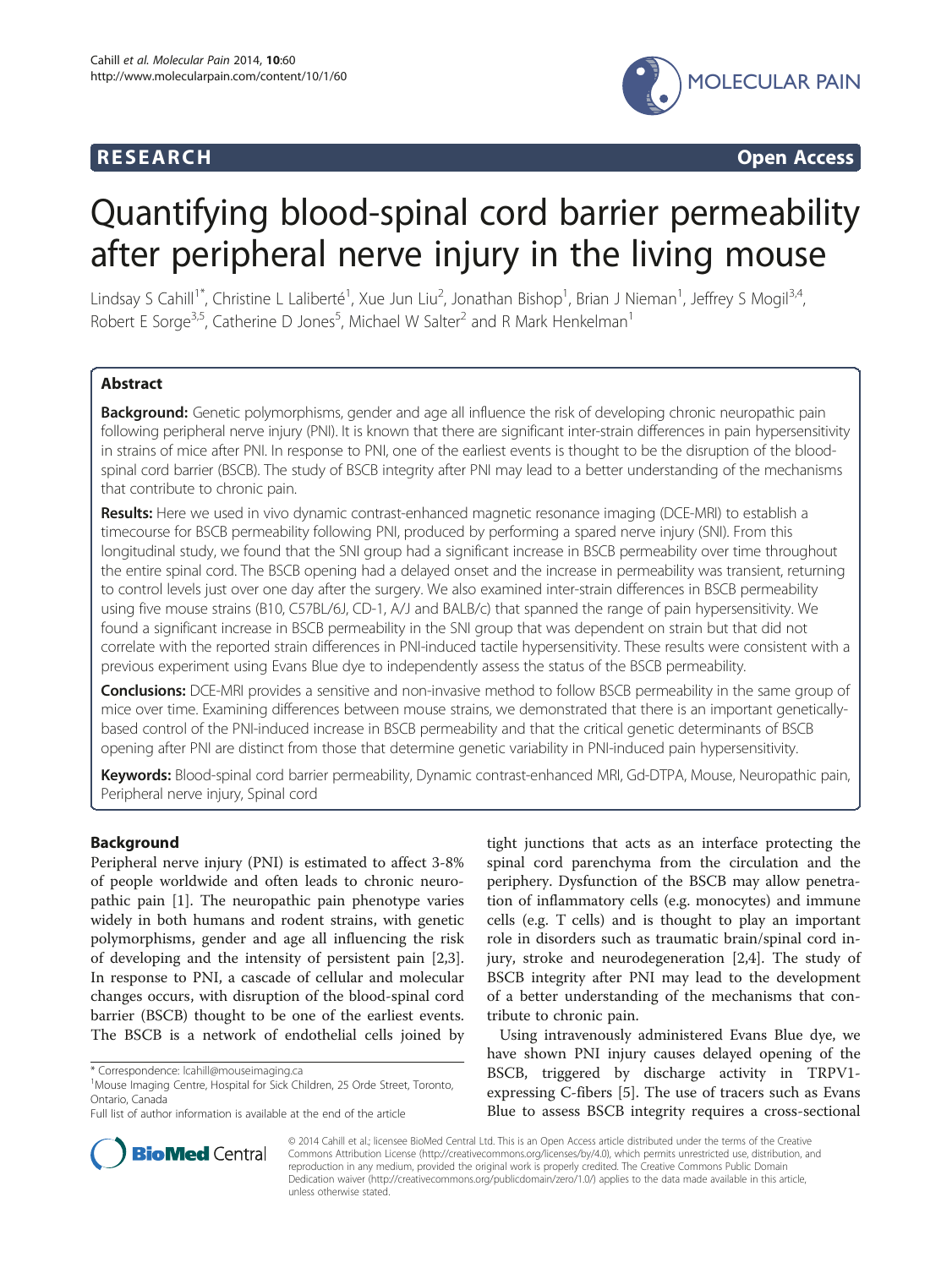study design. Alternatively, in vivo dynamic contrastenhanced magnetic resonance imaging (DCE-MRI) provides a non-invasive and quantitative technique for assessing BSCB permeability. The BSCB is normally impermeable to paramagnetic MR contrast agents such as Gd-DTPA. If the BSCB is disrupted, Gd-DTPA can leak into the spinal cord, causing it to appear hyperintense in T1-weighted MR images. This technique has been used to investigate BSCB disruption following mechanical spinal cord injury in the rat [[6-10](#page-6-0)] and mouse [\[11\]](#page-6-0), in animal models of amyotrophic lateral sclerosis [[12](#page-6-0)] and in mice with experimental autoimmune encephalomyelitis (EAE) [[13,14\]](#page-6-0). An increased BSCB permeability has been correlated to behavioural metrics such as deteriorated motor function [\[7,9](#page-6-0)].

In the present study, we performed spared nerve injury (SNI) in mice, a robust model in which the tibial and common peroneal nerves are injured and that closely mimics many clinical features of neuropathic pain [[15,16\]](#page-6-0). Using in vivo DCE-MRI, we examined BSCB integrity in a group of SNI and control mice over time. After establishing a timecourse for BSCB permeability, we investigated whether BSCB opening is necessary for pain hypersensitivity. A common symptom of neuropathic pain is hypersensitivity to normally innocuous stimuli, a phenomenon known as mechanical allodynia [[17\]](#page-6-0). A recent study found significant inter-strain differences in tactile hypersensitivity in 18 inbred strains of mice after PNI [\[18\]](#page-6-0). Using a genome-wide linkage analysis, they identified a haplotype in the P2RX7 gene that affects chronic pain sensitivity in both mice and humans. Based on this work, we chose four inbred, and one outbred (CD-1), mouse strains that spanned the range of pain hypersensitivity, from least (B10) to most (BALB/c) allodynia, and used DCE-MRI to look at inter-strain differences in BSCB permeability.

# Results

We assessed the integrity of the BSCB by administering the MR contrast agent Gd-DTPA (Magnevist). A compromised BSCB permits the leakage of contrast agent into the spinal cord and the increase in signal intensity in T1-weighted MR images is indicative of the concentration of contrast agent in the tissue, providing a relative measure of BSCB permeability [[19\]](#page-6-0). The periphery of the entire spinal cord, as well as the boundaries of the grey and white matter within the anterior of the lumbar cord, are readily delineated on a conventional in vivo T1 weighted MRI scan with 100 μm resolution (Figure 1). This quality of anatomical definition resulted in a low interobserver variability of less than 2% for the measurement of normalized spine signal intensity across all studies. Representative transverse slices through the lumbar spinal cord before and after administration of the contrast agent are shown in Figure 1a and 1b. Before administration of the contrast agent, there was no difference in the normalized spine signal intensity between treatment groups (SNI or control), over time for the longitudinal study and between mouse strains for the study of strain differences (Additional file [1](#page-5-0)). Following successful injection of the contrast agent, the surrounding cerebrospinal fluid (CSF) and tissue consistently showed elevated signal intensity. In addition, a weak positive correlation was found between the normalized spine signal intensity and normalized muscle signal intensity (adjusted  $R^2 = 0.27$ ). Thus, a calibration exercise was performed to account for factors that could contribute to the variability in the normalized spine signal intensity (i.e. differences in the tip angle of the magnetization). Here, correcting for the correlation between spinal cord signal and muscle did not reduce the variability in the data so it was not included as a factor. In all of the studies, signal enhancement following Gd-DTPA injection was found throughout the spinal cord but was more pronounced at the periphery of the cord.

# Longitudinal Study: BSCB permeability is increased in CD-1 mice following SNI

Representative transverse slices through the lumbar spinal cord in control and SNI CD-1 mice are shown in Figure 1c and 1d. Longitudinal assessment of the permeability of the BSCB in CD-1 mice revealed a significant difference in normalized spine signal intensity over time between the SNI and control groups  $(p = 3.8 \times 10^{-6})$ Kruskal-Wallis test, Figure [2](#page-2-0) right). In the SNI group,

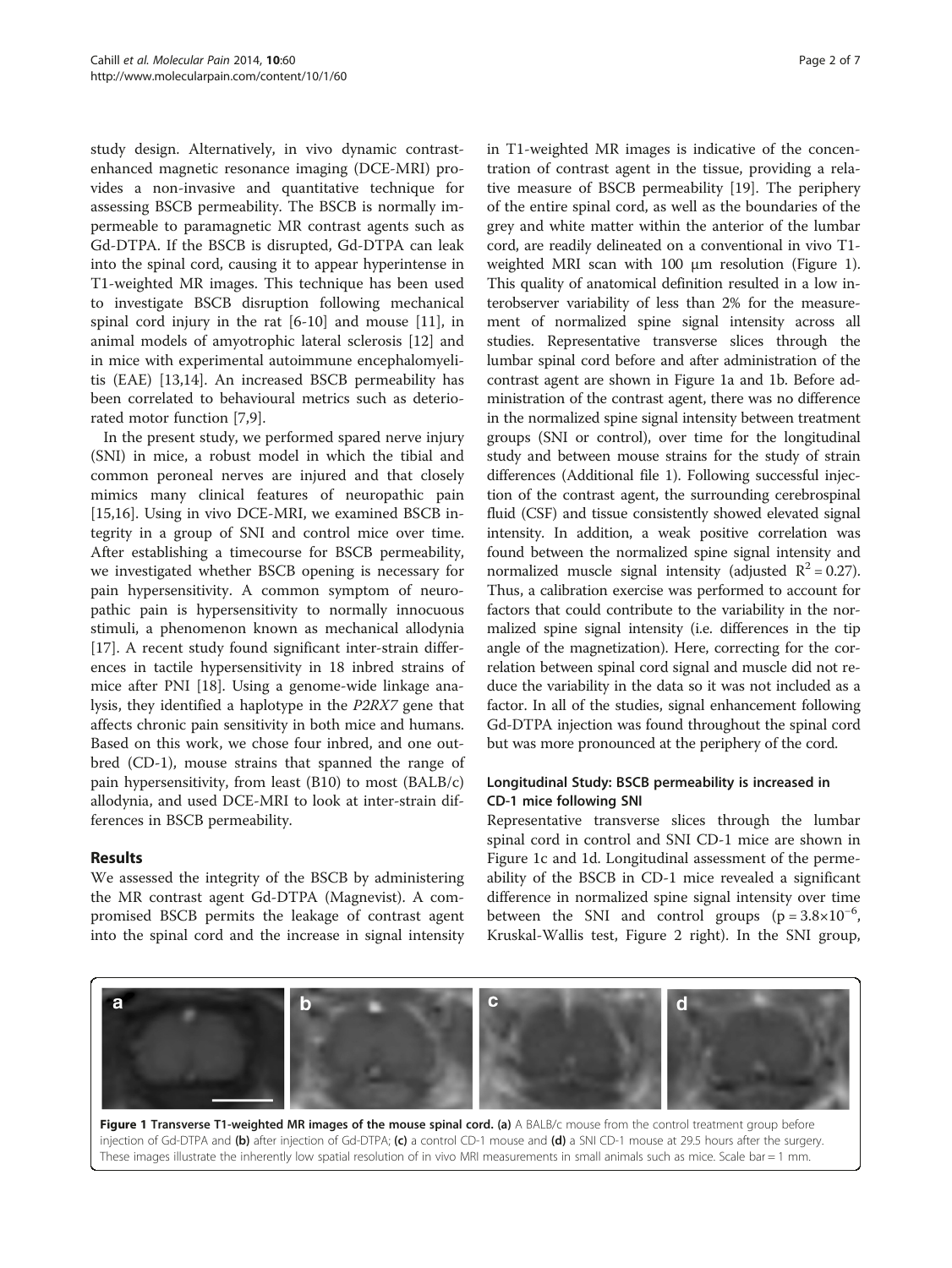<span id="page-2-0"></span>

data points are shown after removal of per subject random effects and the grey shaded regions illustrate 90% confidence intervals determined

there was an increase in normalized spine signal intensity at 9.5 and 21 hours after surgery as compared with controls  $(p = 0.0058$  and 0.00026 respectively, *t*-test) (Figure 2 left). The increase in signal intensity was found in both the thoracic and lumbar segments of the spinal cord even though the injury was localized to the primary afferent neurons in the lumbar segment. However, by 29.5 hours after surgery the signal intensity in the SNI group no longer differed from that of controls and there was a small but significant decrease by 172 hours ( $p =$ 0.031, t-test). From this longitudinal study, we conclude that the BSCB permeability has a delayed onset and that the increase in permeability is transient, returning to control levels 29.5 hours after the surgery.

by bootstrap resampling of subjects.

# Strain Differences: BSCB permeability is increased in both CD-1 and A/J mice following SNI

Based on the peak in normalized spine signal intensity in the longitudinal study using CD-1 mice, we chose a time point of approximately 12 hours after the surgery to investigate whether there is an effect of strain on the BSCB permeability. Figure [3](#page-3-0) left shows the normalized spine signal intensity in five strains (B10, C57BL/6J, CD1, A/J and BALB/c), after administration of Gd-DTPA. The mouse strains are ordered from least to most PNI-induced allodynia, determined by their hindpaw withdrawal thresholds to von Frey filament stimulation (Figure [4\)](#page-3-0). Overall, there was a significant increase in normalized spine signal intensity in the SNI group

(treatment:  $p = 3.1 \times 10^{-4}$ , two-way ANOVA) that was dependent on strain (strain: p = 0.010, two-way ANOVA) and had a significant interaction between treatment group and strain (treatment x strain:  $p = 0.0016$ , twoway ANOVA). In addition to the increase in signal intensity in the CD-1 cohort observed in the longitudinal study ( $p = 0.0058$ , *t*-test), the A/J mice also showed a significant increase in BSCB permeability compared to controls ( $p = 0.0026$ , *t*-test). This result was consistent with a separate experiment using the Evans Blue assay to independently assess the status of the relative BSCB permeability in the same five strains of mice (Figure [3](#page-3-0) right). There was a statistically significant increase in Evans Blue dye in the SNI group (treatment:  $p = 0.001$ , two-way ANOVA) that was dependent on strain (strain: p = 0.028, two-way ANOVA) and had a significant interaction between treatment group and strain (treatment x strain:  $p = 0.005$ , two-way ANOVA). The SNI group for the CD-1 and A/J mice showed the largest effects and a significant increase in accumulation of the Evans Blue dye as compared with controls  $(p = 0.018$  and 0.027 respectively, t-test).

# **Discussion**

The BSCB is highly restrictive and both Gd-DTPA and Evans Blue bound to albumin are of sufficient molecular size to be impermeable to the intact BSCB (0.94 and 68 kDa respectively). If the BSCB is disrupted, these agents diffuse into the spinal cord parenchyma with no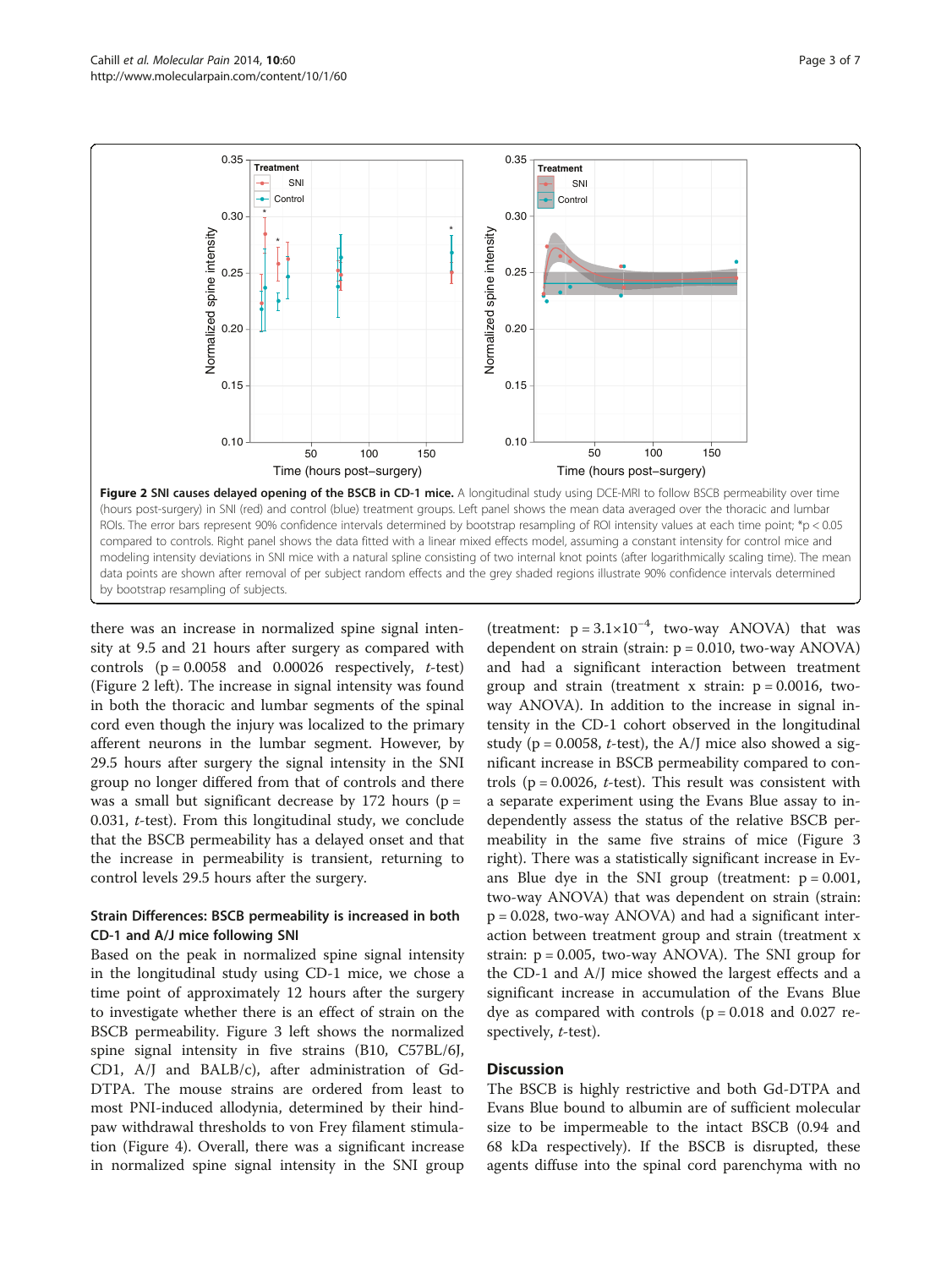<span id="page-3-0"></span>

specific tissue affinity. Administration of Gd-DTPA is a non-invasive and quantitative method for measuring BSCB permeability while the use of Evans Blue is primarily a qualitative histological technique. There are several other molecules, outside of the size range of



Gd-DTPA and Evans Blue, which have been used to study the permeability of the BSCB. These include small molecular tracers such as  $[{}^{14}C]$ -alpha-aminoisobutyric acid (AIB, 0.1 kDa) [\[20](#page-6-0)] and large proteins such as immunoglobulin G (IgG, 160 kDa) [\[13](#page-6-0)].

Compared to the use of traditional invasive or terminal histological techniques, longitudinal DCE-MRI studies provide a probe of the temporal and spatial changes in the BSCB permeability within a single animal. There are several longitudinal studies in the literature that have used DCE-MRI to examine BSCB permeability in rodents. Our observation of increased BSCB disruption in the white matter compared to the grey matter is consistent with the work of Schellenberg et al. in a model of EAE [\[13\]](#page-6-0). This may reflect the fact that damage to the white matter following spinal cord injury is thought to be responsible for persistent functional loss [[21\]](#page-6-0). Interestingly, the magnitude of the increases in BSCB permeability that we observed in this study  $( $20\%$ )$  was quite subtle in comparison to other reports. For example, in mouse models of EAE, changes of greater than 60% have been observed [\[13,14\]](#page-6-0). This is consistent with EAE as a direct insult to the spinal cord while changes in the cord following PNI is secondary to pain.

The finding of a delay in the opening of the BSCB and the return to control levels in CD-1 mice is consistent with our previous work in rats following SNI [[5\]](#page-6-0). This cross-sectional design revealed a peak in Evans Blue dye at 24 hours after surgery. The fact that we observed a peak in signal intensity at an earlier time point could be attributed to the fact that Gd-DTPA has a significantly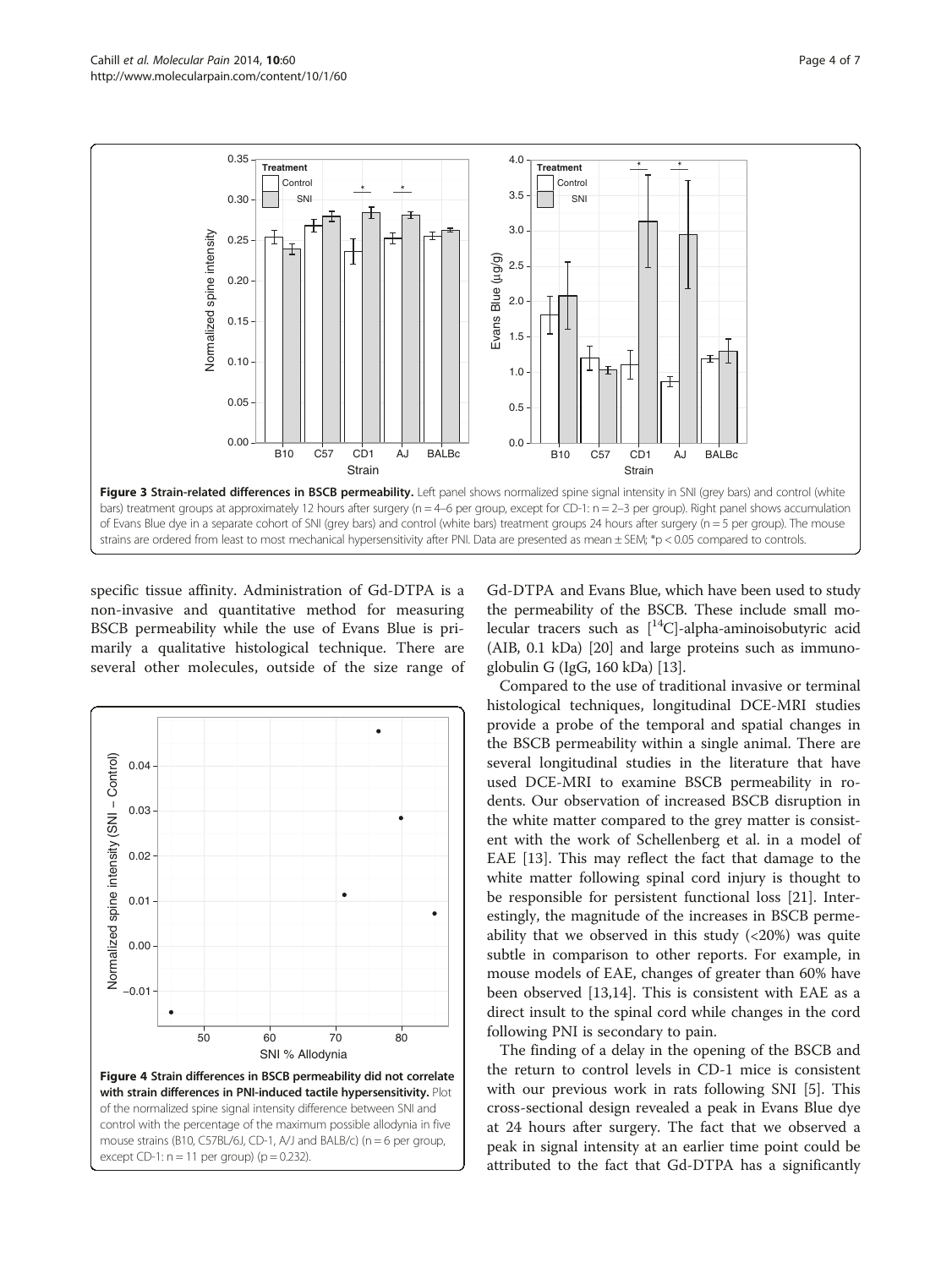lower molecular weight than Evans Blue bound to albumin (0.94 and 68 kDa respectively). Thus, MR contrast agents are more sensitive to detecting early BSCB breakdown than histological techniques such as the Evans Blue assay. This difference could also be explained by the species differences since BSCB permeability has been reported to be greater in rats than in mice [[22](#page-6-0)]. This was consistent with our examination of strain differences, where the largest accumulation of Evans Blue dye was 3.1 μg/g in the CD-1 mice compared to approximately 10  $\mu$ g/g in rats [[5\]](#page-6-0).

Also consistent with our previous findings [\[5](#page-6-0)], we observed here that the increase in BSCB permeability measured by Gd-DTPA was along the spinal cord and was not limited to the lumbar segments. Thus in both rats and mice PNI causes an increase in BSCB permeability that extends well beyond the central termination of the injured primary afferent neurons. Previously, we had found that in rats the increase in permeability extends into regions of the brain as well as the spinal cord [\[5](#page-6-0)]. Given our previous findings, we expect that the blood– brain barrier permeability as well as the BSCB permeability were increased by PNI in mice. The widespread increase in CNS vascular permeability might involve production and release of a humoral mediator, or mediators, that act on the cellular and/or intercellular elements that maintain the intact barrier [\[5](#page-6-0)]. Alternatively, there might be spread of BSCB permeability from an initiation site in the lumbar spinal cord or central release of diffusible mediator(s) that circulate within the cerebrospinal fluid. The widespread increase in permeability contrasts with the activation of microglia cells following PNI [[23\]](#page-6-0), cells that are key intermediaries in PNIinduced pain hypersensitivity [\[24\]](#page-6-0).

We found concordance between the MRI and Evans Blue results in terms of which strains showed PNIinduced significant increase in BSCB permeability. However, the strain differences did not correlate with strain differences in PNI-induced tactile hypersensitivity (Figure [4](#page-3-0)) [[18](#page-6-0)]. For example, BALB/c mice showed the highest tactile hypersensitivity in this group yet there was no significant difference in normalized spine signal intensity or accumulation of Evans Blue in the SNI treatment group compared to controls. Thus, an increase in BSCB permeability after PNI might not be required for PNI-induced tactile hypersensitivity. Although, it is possible that there was PNIinduced opening of the BSCB in the other strains but that was not detected by the single-time point measurement we used. Evaluating this possibility would require a complete longitudinal study for each strain.

Nevertheless, the differences we did observe between the mouse strains, even though only a small number of strains were examined, demonstrate that there is important genetically-based control of the PNI-induced increase in BSCB permeability. Moreover, our findings suggest that the critical genetic determinants of BSCB opening after PNI are distinct from those that determine genetic variability in PNI-induced pain hypersensitivity. Identifying the critical genes controlling variability in BSCB opening after PNI will require larger numbers of inbred strains than used currently and quantitative trait locus mapping, as has been done for PNI-induced pain hypersensitivity (e.g. [[18](#page-6-0)]) and other complex traits. Finally, the mice included in this study were all male and it would be valuable to investigate whether our strain-related findings are consistent in female mice and how BSCB permeability differs with gender since it is well-known that gender is a key factor for chronic neuropathic pain.

# Conclusions

Here, we demonstrate that DCE-MRI is a safe, noninvasive and quantitative method to follow BSCB permeability in the same group of mice over time. After PNI, BSCB opening is delayed by several hours, and is transient lasting just over one day before returning to control levels. We found strain-related differences in PNIinduced increase BSCB permeability. The between-strain changes in BSCB permeability did not correlate with behavioural measures of pain hypersensitivity, suggesting that there are critical genetic determinants of BSCB opening after PNI which are distinct from those that determine genetic variability in PNI-induced pain hypersensitivity. Thus, DCE-MRI provides a sensitive and non-invasive measure of BSCB permeability that will be useful for tracking cord changes in chronic neuropathic pain.

# **Methods**

#### Animals

Two cohorts of male Crl:CD1(ICR) (CD-1) mice (six SNI and four controls at 4–5 weeks of age) from Charles River Laboratories (St. Constant, QC, Canada) were imaged longitudinally. MRI was performed at 6.5, 9.5, 21, 29.5, 73, 75.5 and 172 hours after surgery. To explore strain related effects, B10.D2-Hc°H2<sup>d</sup>H2-T18<sup>c</sup>/oSnJ (B10), C57BL/6J, A/J and BALB/c mice from Jackson Laboratories (Bar Harbor, ME, USA) were imaged at one time point, approximately 12 hours after surgery (six SNI and four controls at 5–12 weeks of age). Animal experiments were approved by the Toronto Centre for Phenogenomics Animal Care Committee.

#### Peripheral nerve injury model

Spared nerve injury was performed as described previously [[15,25\]](#page-6-0). Briefly, mice were anesthetized by isoflurane inhalation and the left sciatic nerve exposed under aseptic conditions. The distal trifurcation of the sciatic nerve was identified and the tibial and common peroneal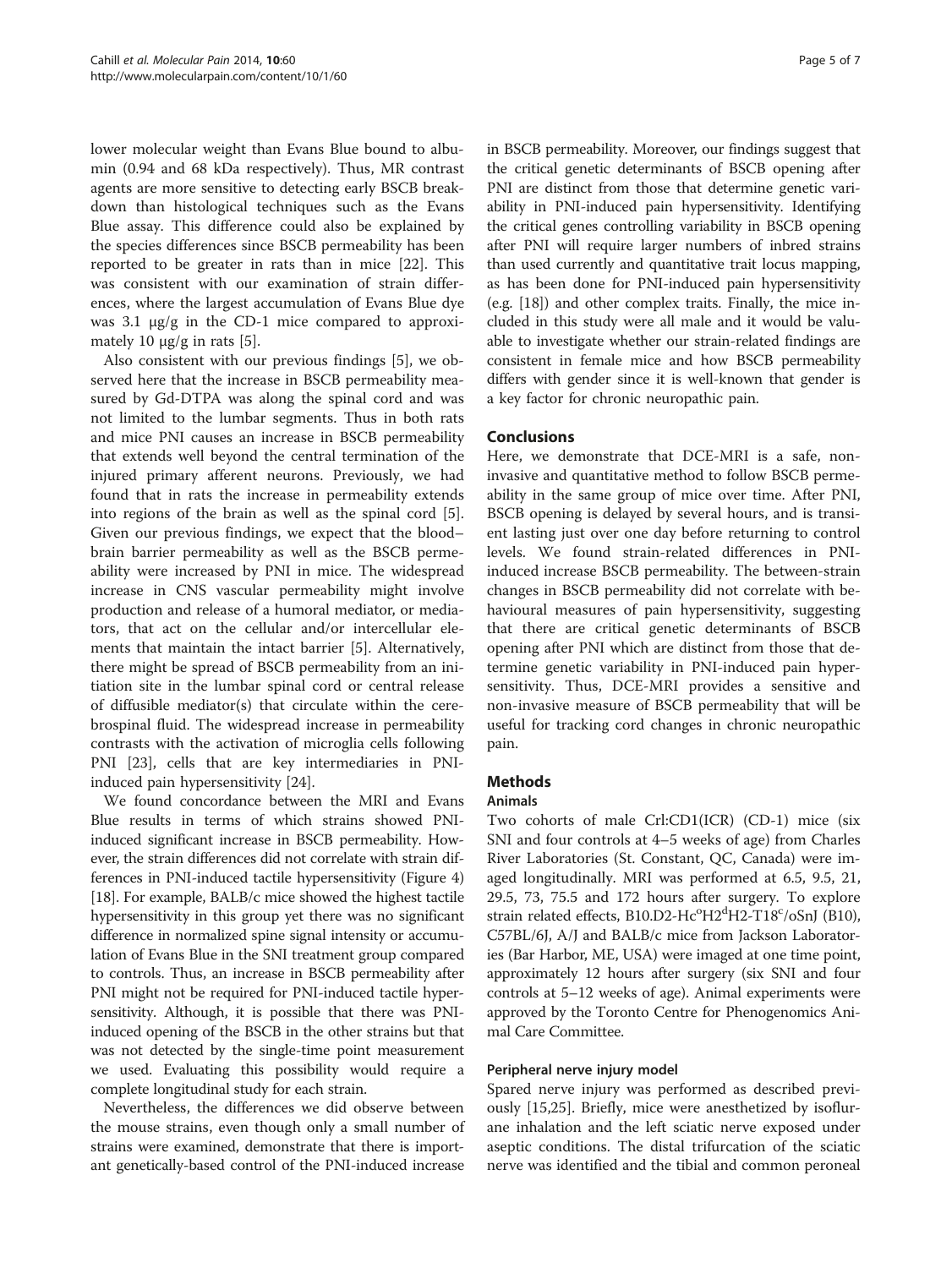<span id="page-5-0"></span>branches ligated and cut, leaving the sural branch intact. The wound was sutured closed and the animals allowed to recover and returned to their housing.

#### von Frey Testing

Von Frey testing for mechanical allodynia following SNI was performed as described previously [\[18,26\]](#page-6-0). Briefly, von Frey fibers were applied to the lateral aspect of the plantar hindpaw in a separate cohort of adult B10, C57BL/6J, A/J, BALB/c and CD-1 mice  $(n = 6$  per strain, except for CD-1:  $n = 11$ ). The up-down Dixon was used to estimate 50% withdrawal thresholds. In later experiments, an automated von Frey test (UgoBasile Dynamic Plantar Aesthesiometer) was used. Three separate threshold determinations were made on each hindpaw, and then the measurements were averaged.

#### Magnetic resonance imaging

A multi-channel 7.0 T, 40 cm diameter bore magnet (Varian Inc. Palo Alto, CA) and 3 cm inner diameter Millipede RF coils (Varian NMR Systems, Palo Alto, CA) were used to acquire in vivo 2D transverse T1-weighted MR images of the thoracic and lumbar spinal cord in multiple mice simultaneously [\[27](#page-6-0)]. The imaging protocol consisted of a spin echo sequence with the following parameters:  $TR = 500$  ms,  $TE = 10$  ms, slice thickness = 3 mm, NEX = 8, field-of-view (FOV) =  $3.5 \times 3.5$  cm and matrix size =  $350 \times 350$ , producing an image with 100 μm in-plane resolution and an average signal-tonoise ratio of 135 for the spinal cord. The scan time was 23 minutes per slice with three slices acquired sequentially both before and after administration of the contrast agent. Slice localization was accomplished using a sagittal MR image and effort was made to avoid positioning the slices through the lungs to minimize movement artifacts. Mice were injected with a bolus of Gd-DTPA intraperitoneally (1.5 mmol/kg) and the imaging session began 45 minutes after the injection. Mice were imaged using 1–1.5% isoflurane and kept warm during the scan using warm air, with breathing monitored continuously according to established protocols.

#### Evans blue assay

Blood spinal cord permeability was determined by Evans Blue extravasation into the spinal cord in a separate cohort of male B10, C57BL/6J, A/J, BALB/c and CD-1 mice (five SNI and five controls) 24 hours after injury. Evan's Blue dye (2%, 4 mL/kg, Sigma-Aldrich) was infused through the tail vein of anesthetized mice. After two hours animals were perfused with PBS. The spinal cords were immediately dissected and the dura mater removed. The lumbar and thoracic spinal cord tissue were further dissected, weighed and incubated in formamide (Sigma-Aldrich) at 60°C for 72 hrs. The Evan's Blue concentration was then determined by spectrophotometry at 620 nm in a 96-well plate reader.

#### Data analysis

Regions-of-interest (ROIs) were chosen to include the entire spinal cord. For each animal, ROIs were measured for one thoracic and two lumbar segments of the cord. Quantitative measurements of signal intensity were determined by normalizing the spinal cord intensity to the average intensity of two phantoms included in each coil (microcapillary tubes containing 1% Gd-DTPA in agar). When the difference in signal intensity between the two phantoms was greater than 10%, attributed to damage to the phantoms or  $B_1$  field inhomogeneity, the data set was excluded from the analysis. Approximately 15% of measured data was excluded. The ROI placement and signal assessment was performed manually by two investigators and the results averaged. Interobserver variability was expressed as the percent discrepancy between two measurements.

#### Statistical analysis

All statistical tests were performed using R statistical software ([www.r-project.org\)](http://www.r-project.org). For the longitudinal study, a Kruskal-Wallis test was used to determine if there were differences between the treatment groups over time, followed by *t*-tests to compare the groups at each time point. To fit the data, a linear mixed effects model was used. For the study of strain differences, data from both DCE-MRI and the Evans Blue assay was analyzed using t-tests to compare the effect of treatment group for each strain and using a two-way ANOVA with treatment group (SNI or control) and strain (B10, C57BL/6J, A/J, BALB/c or CD-1) as between-subject variables. Data from each group of animals are reported as the mean  $\pm$ standard error of the mean (SEM).

# Additional file

[Additional file 1:](http://www.biomedcentral.com/content/supplementary/1744-8069-10-60-S1.zip) Before administration of contrast agent, there is no difference in normalized spine signal intensity. The normalized spine signal intensity in SNI (red) and control (blue) treatment groups before administration of contrast agent for the longitudinal study in CD-1 mice (left panel) and for the study of strain differences (right panel). The mean data is averaged over the thoracic and lumbar ROIs. The error bars illustrate 90% confidence intervals determined by bootstrap resampling of ROI intensity values. The black lines and grey shaded regions illustrate the mean and standard deviation of the combined data.

#### Abbreviations

B10: B10.D2-Hc°H2<sup>d</sup>H2-T18<sup>c</sup>/oSnJ; BSCB: Blood-spinal cord barrier; CD-1: Crl CD1(ICR); CSF: Cerebrospinal fluid; DCE-MRI: Dynamic contrast-enhanced magnetic resonance imaging; EAE: Experimental autoimmune encephalomyelitis; FOV: Field-of-view; PNI: peripheral nerve injury; ROI: Regions-of-interest; SNI: Spared nerve injury.

#### Competing interests

The authors declare that they have no competing interests.